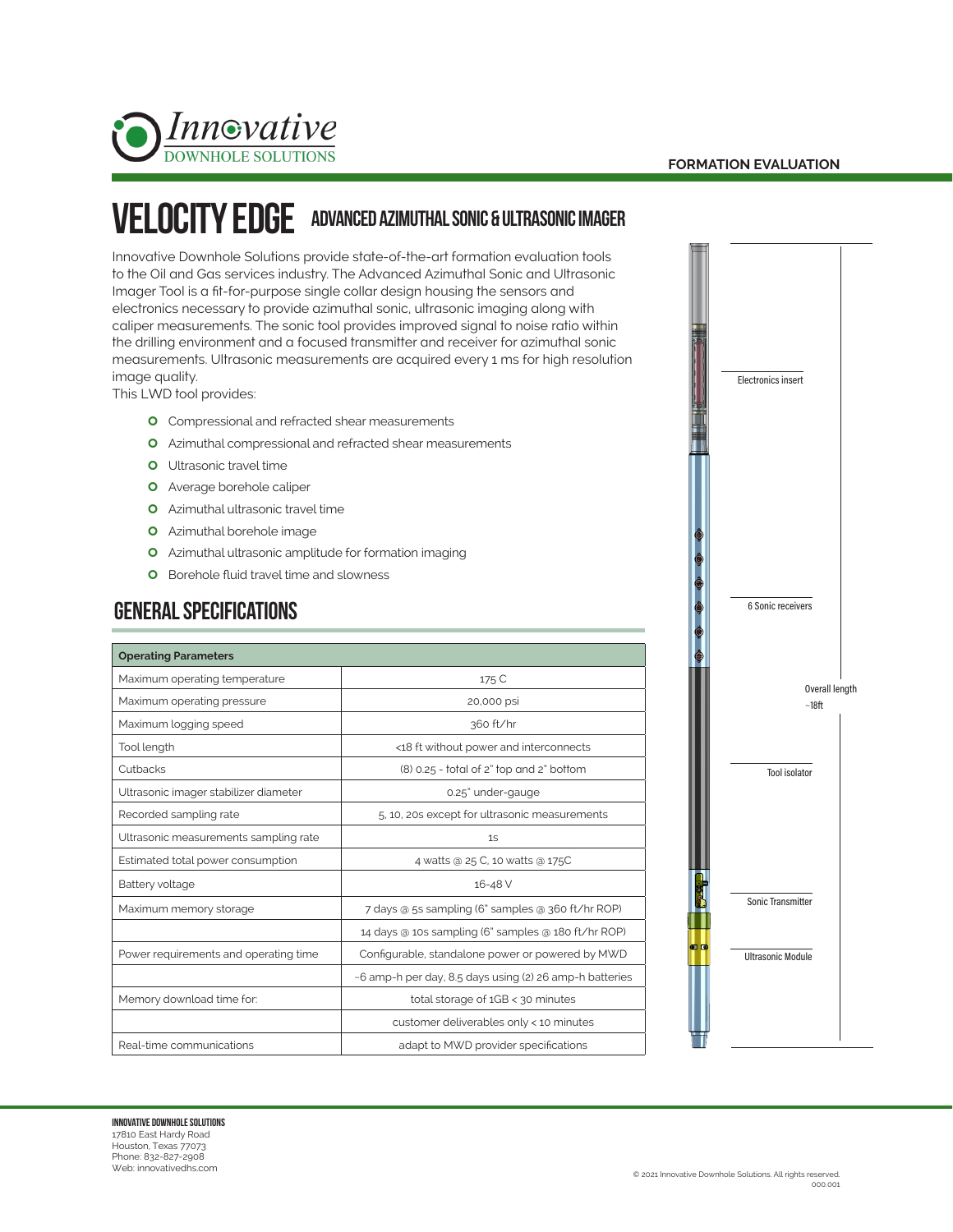## Velocity edge advanced azimuthal SONIC & ULTRASONIC IMAGER TOOL

## **FORMATION EVALUATION**

| <b>Mechanical Specifications</b> | 4.75" Tool                                 | 6.75" Tool                                |
|----------------------------------|--------------------------------------------|-------------------------------------------|
| Maximum tool OD                  | 5.25"                                      | 7.25"                                     |
| Tool top/bottom connections      | <b>TBD</b>                                 | <b>TBD</b>                                |
| Hole sizes                       | 5.875"-6.75" using specific<br>stabilizers | 8.5"-9.875" using specific<br>stabilizers |
| Maximum flow rate                | 400 gpm                                    | 800 qpm                                   |
| Maximum weight on bit            | 35,000 lbf                                 | 55,000 lbf                                |
| Maximum drilling torque          | 9,500 ft-lbf                               | 25,000 ft-lbf                             |
| Dogleg severity (rotating)       | 15 degrees/100 ft                          | 8 degrees/100 ft                          |
| Dogleg severity (sliding)        | 30 degrees/100 ft                          | 16 degrees/100 ft                         |

| <b>Sonic Measurements</b>                           |                                                                                                            |  |
|-----------------------------------------------------|------------------------------------------------------------------------------------------------------------|--|
| One directional transmitter                         | six directional receivers                                                                                  |  |
| Distance between transmitter and first receiver     | 6 ft                                                                                                       |  |
| Receiver spacing                                    | 6 in                                                                                                       |  |
| Compressional slowness range                        | 30-270 us/ft                                                                                               |  |
| Shear slowness range                                | 70-mud slowness minus 10 us/ft                                                                             |  |
| Slowness accuracy                                   | $+/- 0.625$ us/ft                                                                                          |  |
| Azimuthal sonic data                                | 16 sectors recorded, 16 sectors compressed real time                                                       |  |
| Measurement point from bottom of the tool           | 11 ft (estimated)                                                                                          |  |
| <b>Customer Deliverables</b>                        |                                                                                                            |  |
| Compressional and refracted shear velocities        |                                                                                                            |  |
| Compressional and refracted shear arrival times     |                                                                                                            |  |
| Compressional and refracted shear coherences        |                                                                                                            |  |
| Poisson"s Ratio and mechanical moduli when possible |                                                                                                            |  |
| <b>Ultrasonic Measurements</b>                      |                                                                                                            |  |
| Number of transducers                               | 2; one facing the formation for standoff measurement<br>and one in a mud cell for mud velocity measurement |  |
| Maximum mud weight                                  | 13.5 ppg OBM and WBM                                                                                       |  |
| Maximum mud slowness                                | 275 us/ft                                                                                                  |  |
| Standoff measurement range                          | $0.5 - 2.5"$                                                                                               |  |
| Measurement total error                             | +/- 0.075" at 1" standoff                                                                                  |  |
| Azimuthal data while rotating                       | 128 sectors recorded, 16 sectors compressed real-time                                                      |  |
| Measurement point from bottom of tool               | 4 ft (estimated)                                                                                           |  |
| <b>Customer Deliverables</b>                        |                                                                                                            |  |
| Mud slowness derived from mud-cell transducer       |                                                                                                            |  |
| Average travel time                                 |                                                                                                            |  |
| Average Standoff                                    |                                                                                                            |  |
| Average borehole diameter                           |                                                                                                            |  |
| Azimuthal travel time                               |                                                                                                            |  |
| Azimuthal standoff and borehole caliper             |                                                                                                            |  |
| Azimuthal amplitude image                           |                                                                                                            |  |